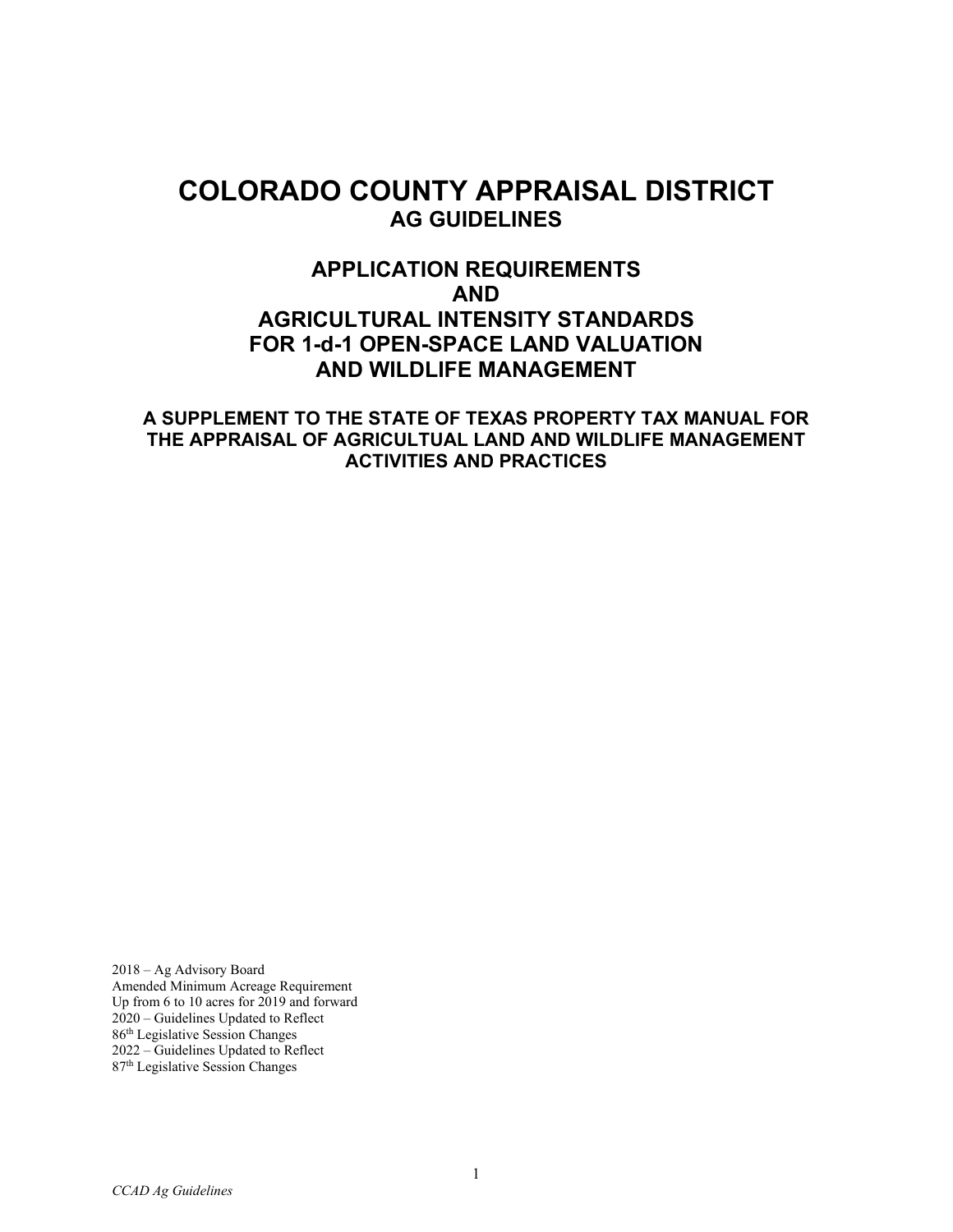#### **Introduction**

In 1978, voters amended Article VIII, Section 1-d of the Constitution by passing Section 1-d-1 to allow expanded eligibility, corporation eligibility and erased occupation and income standards. From the beginning, the Colorado County Central Appraisal District has encouraged property owners to change to the 1-d-1 valuation. The qualifications are less restrictive, and the property is not penalized for change in ownership as in Section 1-d.

The Texas Constitution permits qualified open-space land to be taxed generally at productivity value instead of market value. The legal basis for this type of special valuation called "Ag Use Open Space" or "1-d-1" is found in the Texas Constitution, Article VIII, Section I-d-l. The Texas Property Tax Code, Sections 23.51 - 23.57 provide the core provisions for implementation.

#### **Authorization**

The authority to tax land at a productivity value is granted in the Texas Constitution by the following two articles:

**Article VIII, Sec. 1-d. Assessment of Lands Designated for Agricultural Use**. All land owned by natural persons which is designated for agricultural use in accordance with the provisions of this Section shall be assessed for all tax purposes on the consideration of only those factors relative to such agricultural use.

**Article VIII, Sec. 1-d-1. Open-Space Land.** To promote the preservation of open-space land, the legislature shall provide by general law for taxation of open-space land devoted to farm or ranch purposes on the basis of its productive capacity and may provide by general law for taxation of open-space land devoted to timber production on the basis of its productive capacity. The legislature by general law may provide eligibility limitations under this section and may impose sanctions in furtherance of the taxation policy of this section.

**In 1996, HB 1358 amended the Constitution** to include wildlife management in agricultural appraisal. Agricultural appraisal applies to land only. Other properties that may be connected with the land such as improvements on the land or minerals do not qualify for agricultural appraisal. The land must be currently devoted principally to agricultural use to the degree of intensity that is typical in the area. Land within the boundaries of a city or town will not qualify unless:

- the city does not provide the land with general services comparable to those provided in other parts of the municipality or;
- the land has been devoted principally to agricultural use continuously for the preceding five years.

## **Texas Property Tax Code** *Subchapter D Appraisal of Agricultural Land*

#### **Only particular Sections Pertinent to the Colorado County Appraisal District Ag Guidelines are Cited in the Following:**

#### **Sec. 23.51. Definitions.**

In this subchapter:

(1) "Qualified open-space land" means land that is currently devoted principally to agricultural use to the degree of intensity generally accepted in the area and that has been devoted principally to agricultural use or to production of timber or forest products for five of the preceding seven years or land that is used principally as an ecological laboratory by a public or private college or university and that has been used principally in that manner by a college or university for five of the preceding seven years. Qualified open-space land includes all appurtenances to the land. For the purposes of this subdivision, appurtenances to the land means private roads, dams, reservoirs, water wells, canals, ditches, terraces, and other reshapings of the soil, fences, and riparian water rights. Notwithstanding the other provisions of this subdivision, land that is currently devoted principally to wildlife management as defined by Subdivision (7)(B) or (C) to the degree of intensity generally accepted in the area qualifies for appraisal as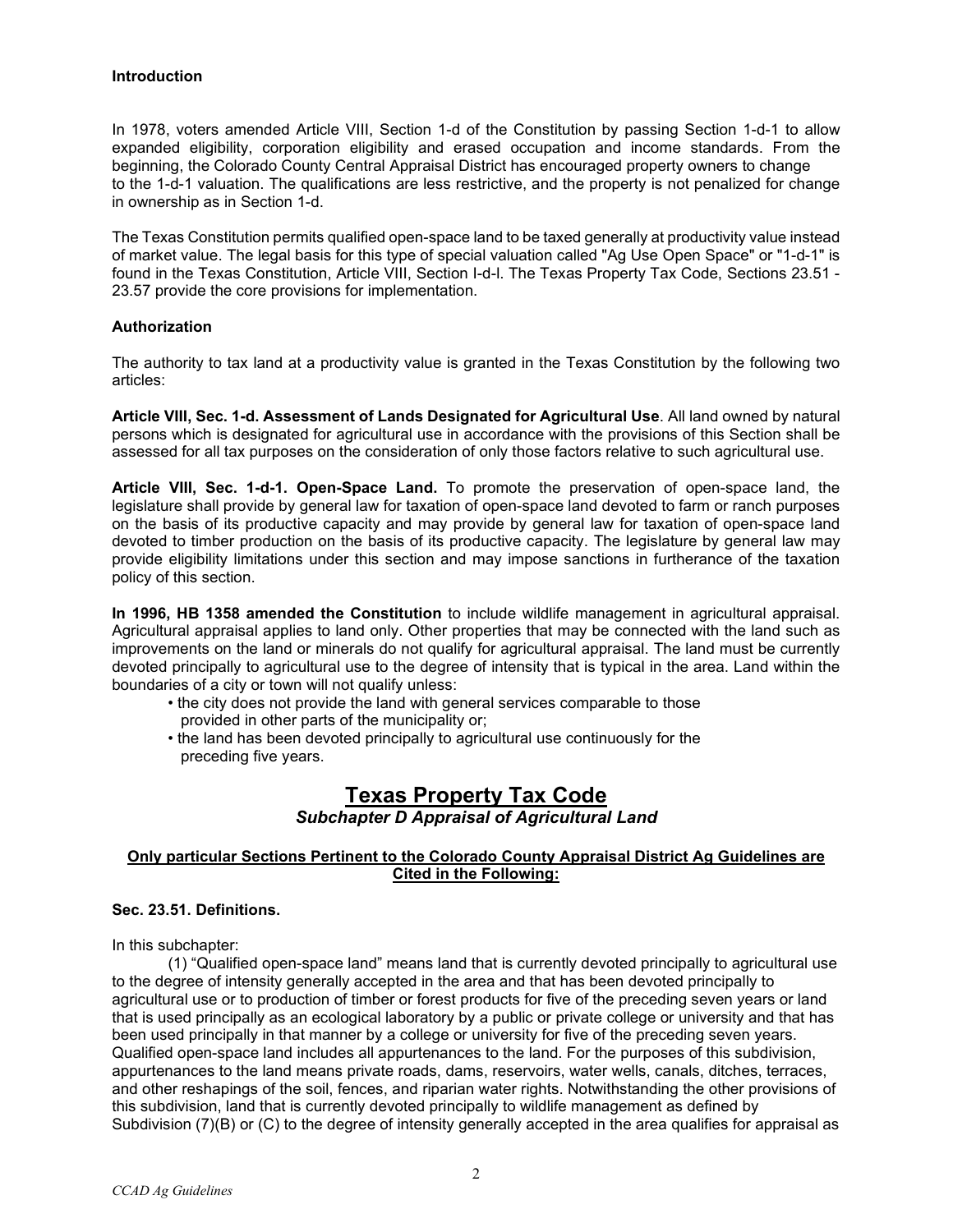qualified open-space land under this subchapter regardless of the manner in which the land was used in any preceding year.

(2) "Agricultural use" includes but is not limited to the following activities: cultivating the soil, producing crops for human food, animal feed, or planting seed or for the production of fibers; floriculture, viticulture, and horticulture; raising or keeping livestock; raising or keeping exotic animals for the production of human food or of fiber, leather, pelts, or other tangible products having a commercial value; planting cover crops or leaving land idle for the purpose of participating in a governmental program, provided the land is not used for residential purposes or a purpose inconsistent with agricultural use; and planting cover crops or leaving land idle in conjunction with normal crop or livestock rotation procedure. The term also includes the use of land to produce or harvest logs and posts for the use in constructing or repairing fences, pens, barns, or other agricultural improvements on adjacent qualified open-space land having the same owner and devoted to a different agricultural use. The term also includes the use of land for wildlife management. The term also includes the use of land to raise or keep bees for pollination or for the production of human food or other tangible products having a commercial value, provided that the land used is not less than 5 or more than 20 acres.

(3) "Category" means the value classification of land considering the agricultural use to which the land is principally devoted. The chief appraiser shall determine the categories into which land in the appraisal district is classified. In classifying land according to categories, the chief appraiser shall distinguish between irrigated cropland, dry cropland, improved pasture, native pasture, orchard, and waste. The chief appraiser may establish additional categories. The chief appraiser shall further divide each category according to soil type, soil capability, irrigation, general topography, geographical factors, and other factors that influence the productive capacity of the category. The chief appraiser shall obtain information from the Texas Agricultural Extension Service, the Natural Resources Conservation Service of the United States Department of Agriculture, and other recognized agricultural sources for the purposes of determining the categories of land existing in the appraisal district.

(4) "Net to land" means the average annual net income derived from the use of open-space land that would have been earned from the land during the five-year period preceding the year before the appraisal by an owner using ordinary prudence in the management of the land and the farm crops or livestock produced or supported on the land and, in addition, any income received from hunting or recreational leases. The chief appraiser shall calculate net to land by considering the income that would be due to the owner of the land under cash lease, share lease, or whatever lease arrangement is typical in that area for that category of land, and all expenses directly attributable to the agricultural use of the land by the owner shall be subtracted from this owner income and the results shall be used in income capitalization. In calculating net to land, a reasonable deduction shall be made for any depletion that occurs of underground water used in the agricultural operation. For land that qualifies under Subdivision (7) for appraisal under this subchapter, the chief appraiser may not consider in the calculation of net to land the income that would be due to the owner under a hunting or recreational lease of the land.

(5) "Income capitalization" means the process of dividing net to land by the capitalization rate to determine the appraised value.

(6) "Exotic animal" means a species of game not indigenous to this state, including axis deer, nilga antelope, red sheep, other cloven-hoofed ruminant mammals, or exotic fowl as defined by Section 142.001, Agriculture Code.

(7) "Wildlife management" means:

(A) actively using land that at the time the wildlife-management use began was appraised as qualified open-space land under this subchapter or as qualified timber land under Subchapter E in at least three of the following ways to propagate a sustaining breeding, migrating, or wintering population of indigenous wild animals for human use, including food, medicine, or recreation:

- (i) habitat control;
- (ii) erosion control;
- (iii) predator control;

(iv) providing supplemental supplies of water;

- (v) providing supplemental supplies of food;
- (vi) providing shelters; and
- (vii) making of census counts to determine population;

(B) actively using land to protect federally listed endangered species under a federal permit if the land is:

(i) included in a habitat preserve and is subject to a conservation easement created under Chapter 183, Natural Resources Code; or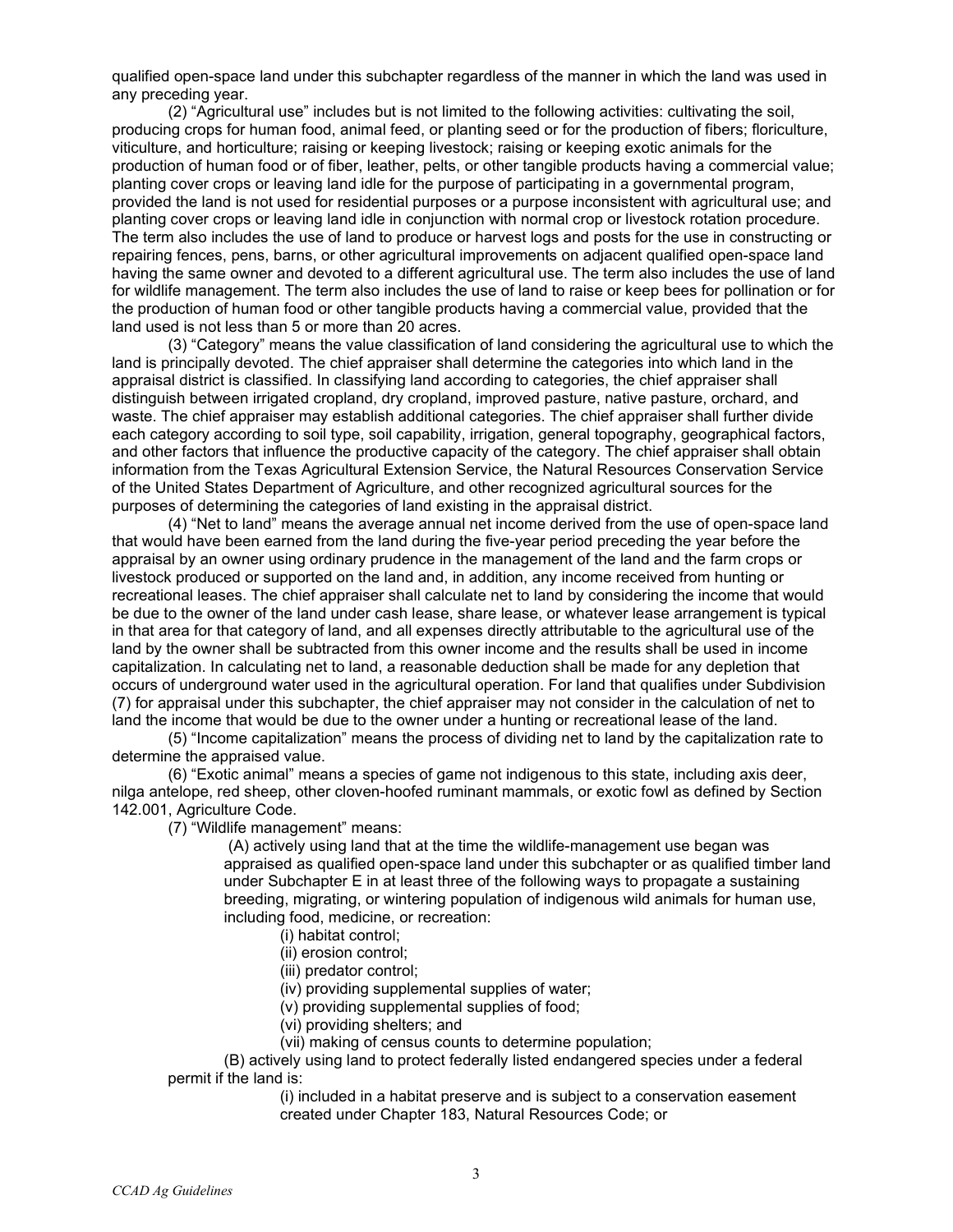(ii) part of a conservation development under a federally approved habitat conservation plan that restricts the use of the land to protect federally listed endangered species; or

(C) actively using land for a conservation or restoration project to provide compensation for natural resource damages pursuant to the Comprehensive Environmental Response, Compensation, and Liability Act of 1980 (42 U.S.C. Section 9601 et seq.), the Oil Pollution Act of 1990 (33 U.S.C. Section 2701 et seq.), the Federal Water Pollution Control Act (33 U.S.C. Section 1251 et seq.), or Chapter 40, Natural Resources Code.

(8) "Endangered species," "federal permit," and "habitat preserve" have the meanings assigned by Section 83.011, Parks and Wildlife Code.

#### **Sec. 23.52. Appraisal of Qualified Agricultural Land.**

(a) The appraised value of qualified open-space land is determined on the basis of the category of the land, using accepted income capitalization methods applied to average net to land. The appraised value so determined may not exceed the market value as determined by other appraisal methods.

(b) The chief appraiser shall determine the appraised value according to this subchapter and, when requested by a landowner, the appraised value according to Subchapter C of this chapter of each category of open-space land owned by that landowner and shall make each value and the market value according to the preceding year's appraisal roll available to a person seeking to apply for appraisal as provided by this subchapter or as provided by Subchapter C of this chapter.

(c) The chief appraiser may not change the appraised value of a parcel of open-space land unless the owner has applied for and the land has qualified for appraisal as provided by this subchapter or by Subchapter C of this chapter or unless the change is made as a result of a reappraisal.

(d) The comptroller by rule shall develop and distribute to each appraisal office appraisal manuals setting forth this method of appraising qualified open-space land, and each appraisal office shall use the appraisal manuals in appraising qualified open-space land. The comptroller by rule shall develop and the appraisal office shall enforce procedures to verify that land meets the conditions contained in Subdivision (1) of Section 23.51. The rules, before taking effect, must be approved by the comptroller with the review and counsel of the Department of Agriculture .

(e) For the purposes of Section 23.55 of this code, the chief appraiser also shall determine the market value of qualified open-space land and shall record both the market value and the appraised value in the appraisal records.

(f) The appraisal of minerals or subsurface rights to minerals is not within the provisions of this subchapter.

(g) The category of land that qualifies under Section 23.51(7) is the category of the land under this subchapter or Subchapter E, as applicable, before the wildlife-management use began.

#### **Sec. 23.521. Standards for Qualification of Land for Appraisal Based on Wildlife Management Use.**

(a) The Parks and Wildlife Department, with the assistance of the comptroller, shall develop standards for determining whether land qualifies under Section 23.51(7) for appraisal under this subchapter. The comptroller by rule shall adopt the standards developed by the Parks and Wildlife Department and distribute those rules to each appraisal

#### **Sec. 23.522. Temporary Cessation of Agricultural Use During Drought.**

The eligibility of land for appraisal under this subchapter does not end because the land ceases to be devoted principally to agricultural use to the degree of intensity generally accepted in the area if:

(1) a drought declared by the governor creates an agricultural necessity to extend the normal time the land remains out of agricultural production; and

(2) the owner of the land intends that the use of the land in that manner and to that degree of intensity be resumed when the declared drought ceases.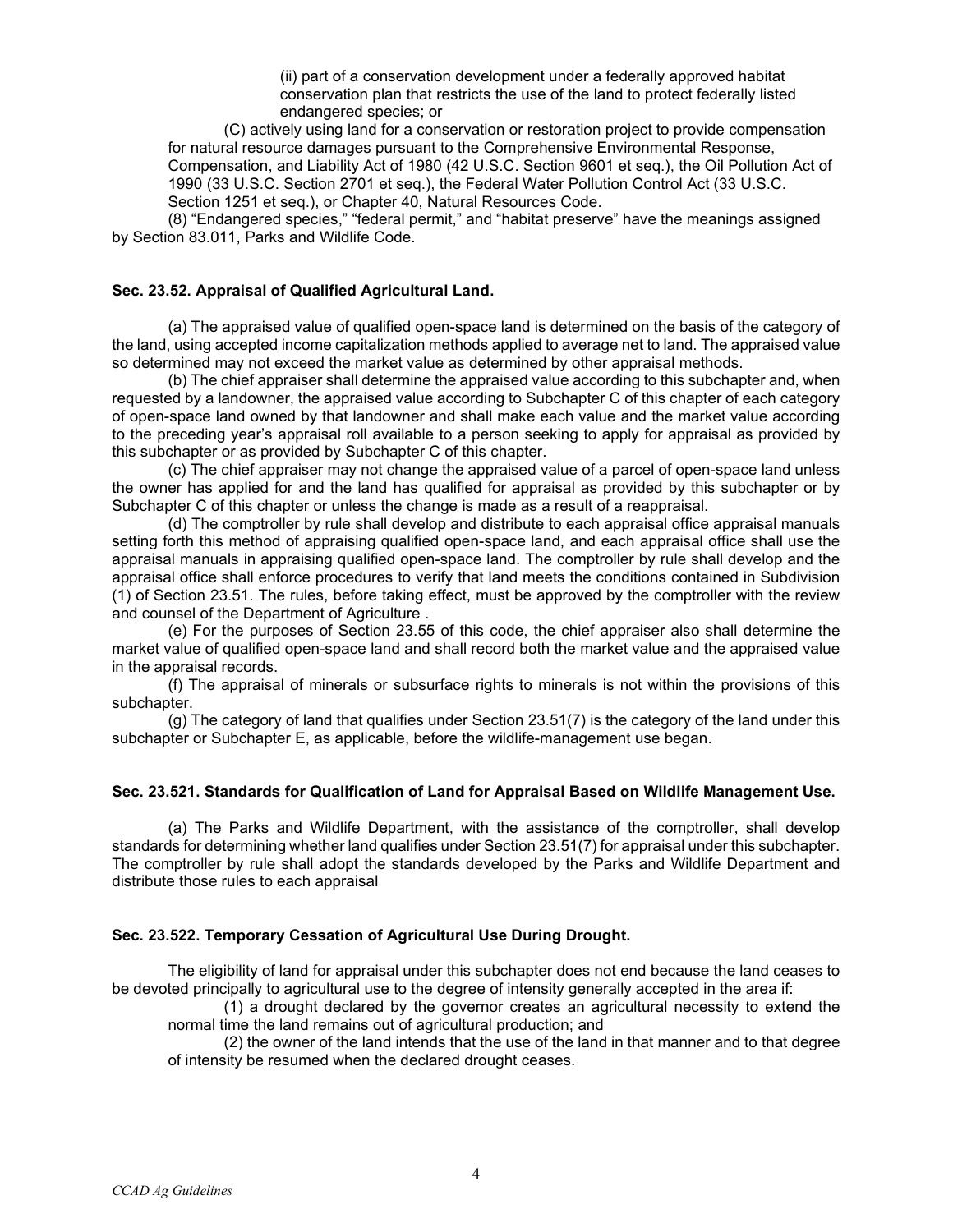#### **Sec. 23.53. Capitalization Rate.**

The capitalization rate to be used in determining the appraised value of qualified open-space land as provided by this subchapter is 10 percent or the interest rate specified by the Farm Credit Bank of Texas or its successor on December 31 of the preceding year plus 2-½ percentage points, whichever percentage is greater.

#### **Sec. 23.54. Application.**

(a) A person claiming that his land is eligible for appraisal under this subchapter must file a valid application with the chief appraiser.

(b) To be valid, the application must:

- (1) be on a form provided by the appraisal office and prescribed by the comptroller; and
- (2) contain the information necessary to determine the validity of the claim.

(c) The comptroller shall include on the form a notice of the penalties prescribed by Section 37.10, Penal Code, for making or filing an application containing a false statement. The comptroller, in prescribing the contents of the application form, shall require that the form permit a claimant who has previously been allowed appraisal under this subchapter to indicate that previously reported information has not changed and to supply only the eligibility information not previously reported. The form must include a space for the claimant to state the claimant's date of birth. Failure to provide the date of birth does not affect a claimant's eligibility to have the claimant's land appraised under this subchapter.

(d) The form must be filed before May 1. However, for good cause the chief appraiser may extend the filing deadline for not more than 60 days.

(e) If a person fails to file a valid application on time, the land is ineligible for appraisal as provided by this subchapter for that year. Once an application is filed and appraisal under this subchapter is allowed, the land is eligible for appraisal under this subchapter in subsequent years without a new application unless the ownership of the land changes or its eligibility under this subchapter ends. However, subject to Section 23.551, if the chief appraiser has good cause to believe that land is no longer eligible for appraisal under this subchapter, the chief appraiser may require a person allowed appraisal under this subchapter in a prior year to file a new application to confirm that the land is currently eligible for appraisal under this subchapter by delivering a written notice that a new application is required, accompanied by the application form, to the person who filed the application that was previously allowed.

(f) The appraisal office shall make a sufficient number of printed application forms readily available at no charge.

(g) Each year the chief appraiser for each appraisal district shall publicize, in a manner reasonably designed to notify all residents of the district, the requirements of this section and the availability of application forms.

(h) A person whose land is allowed appraisal under this subchapter shall notify the appraisal office in writing before May 1 after eligibility of the land under this subchapter ends or after a change in the category of agricultural use. If a person fails to notify the appraisal office as required by this subsection a penalty is imposed on the property equal to 10 percent of the difference between the taxes imposed on the property in each year it is erroneously allowed appraisal under this subchapter and the taxes that would otherwise have been imposed.

(i) The chief appraiser shall make an entry in the appraisal records for the property against which the penalty is imposed indicating liability for the penalty and shall deliver a written notice of imposition of the penalty to the person who owns the property. The notice shall include a brief explanation of the procedures for protesting the imposition of the penalty. The assessor for each taxing unit that imposed taxes on the property on the basis of appraisal under this subchapter shall add the amount of the penalty to the unit's tax bill for taxes on the property against which the penalty is imposed. The penalty shall be collected at the same time and in the same manner as the taxes on the property against which the penalty is imposed. The amount of the penalty constitutes a lien on the property against which the penalty is imposed and accrues penalty and interest in the same manner as a delinquent tax.

(j) If the chief appraiser discovers that appraisal under this subchapter has been erroneously allowed in any one of the five preceding years because of failure of the person whose land was allowed appraisal under this subchapter to give notice that its eligibility has ended, he shall add the difference between the appraised value of the land under this subchapter and the market value of the land to the appraisal roll as provided by Section 25.21 of this code for other property that escapes taxation.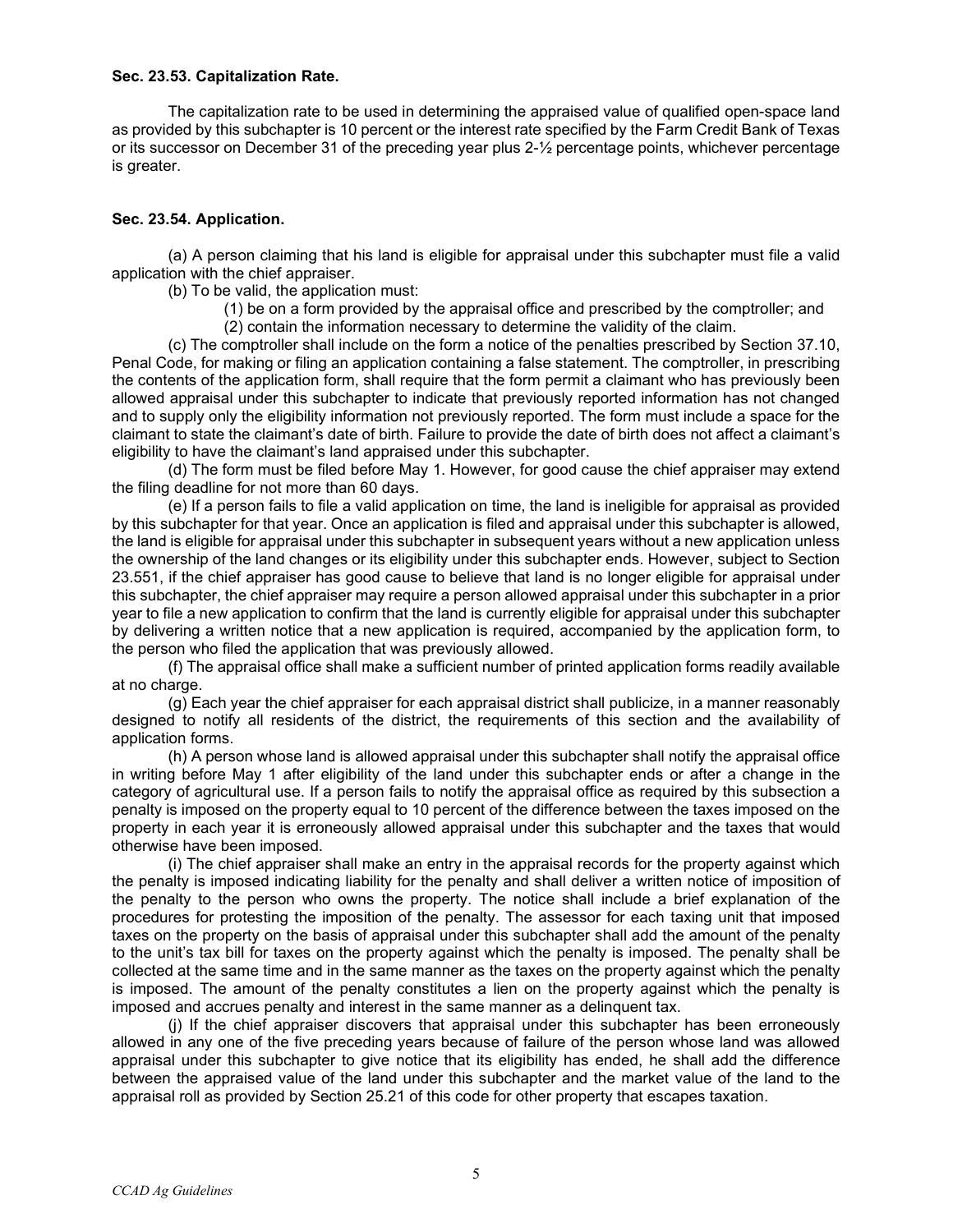#### **Sec. 23.541. Late Application for Appraisal As Agricultural Land.**

(a) The chief appraiser shall accept and approve or deny an application for appraisal under this subchapter after the deadline for filing it has passed if it is filed before approval of the appraisal records by the appraisal review board.

(b) If appraisal under this subchapter is approved when the application is filed late, the owner is liable for a penalty of 10 percent of the difference between the amount of tax imposed on the property and the amount that would be imposed if the property were taxed at market value.

(c) The chief appraiser shall make an entry on the appraisal records indicating the person's liability for the penalty and shall deliver written notice of imposition of the penalty, explaining the reason for its imposition, to the person.

(d) The tax assessor for a taxing unit that taxes land based on an appraisal under this subchapter after a late application shall add the amount of the penalty to the owner's tax bill, and the tax collector for the unit shall collect the penalty at the time and in the manner he collects the tax. The amount of the penalty constitutes a lien against the property against which the penalty is imposed, as if it were a tax, and accrues penalty and interest in the same manner as a delinquent tax.

#### **Sec. 23.55. Change of Use of Land.**

(a) If the use of land that has been appraised as provided by this subchapter changes, an additional tax is imposed on the land equal to the difference between the taxes imposed on the land for each of the three years preceding the year in which the change of use occurs that the land was appraised as provided by this subchapter and the tax that would have been imposed had the land been taxed on the basis of market value in each of those years. For purposes of this subsection, the chief appraiser may not consider any period during which land is owned by the state in determining whether a change in the use of the land has occurred.

(b) A tax lien attaches to the land on the date the change of use occurs to secure payment of the additional tax imposed by this section and any penalties and interest incurred if the tax becomes delinquent. The lien exists in favor of all taxing units for which the additional tax is imposed.

(c) The additional tax imposed by this section does not apply to a year for which the tax has already been imposed.

(d) If the change of use applies to only part of a parcel that has been appraised as provided by this subchapter, the additional tax applies only to that part of the parcel and equals the difference between the taxes imposed on that part of the parcel and the taxes that would have been imposed had that part been taxed on the basis of market value.

(e) Subject to Section 23.551, a determination that a change in use of the land has occurred is made by the chief appraiser. The chief appraiser shall deliver a notice of the determination to the owner of the land as soon as possible after making the determination and shall include in the notice an explanation of the owner's right to protest the determination. If the owner does not file a timely protest or if the final determination of the protest is that the additional taxes are due, the assessor for each taxing unit shall prepare and deliver a bill for the additional taxes as soon as practicable. The taxes are due and become delinquent and incur penalties and interest as provided by law for ad valorem taxes imposed by the taxing unit if not paid before the next February 1 that is at least 20 days after the date the bill is delivered to the owner of the land.

> (f) The sanctions provided by Subsection (a) do not apply if the change of use occurs as a result of:

(1) a sale for right-of-way;

(2) a condemnation;

(3) a transfer of the property to the state or a political subdivision of the state to be used for a public purpose; or

(4) a transfer of the property from the state, a political subdivision of the state, or a nonprofit corporation created by a municipality with a population of more than one million under the Development Corporation Act (Subtitle C1, Title 12, Local Government Code) to an individual or a business entity for purposes of economic development if the comptroller determines that the economic development is likely to generate for deposit in the general revenue fund during the next two fiscal bienniums an amount of taxes and other revenues that equals or exceeds 20 times the amount of additional taxes that would have been imposed under Subsection (a) had the sanctions provided by that subsection applied to the transfer.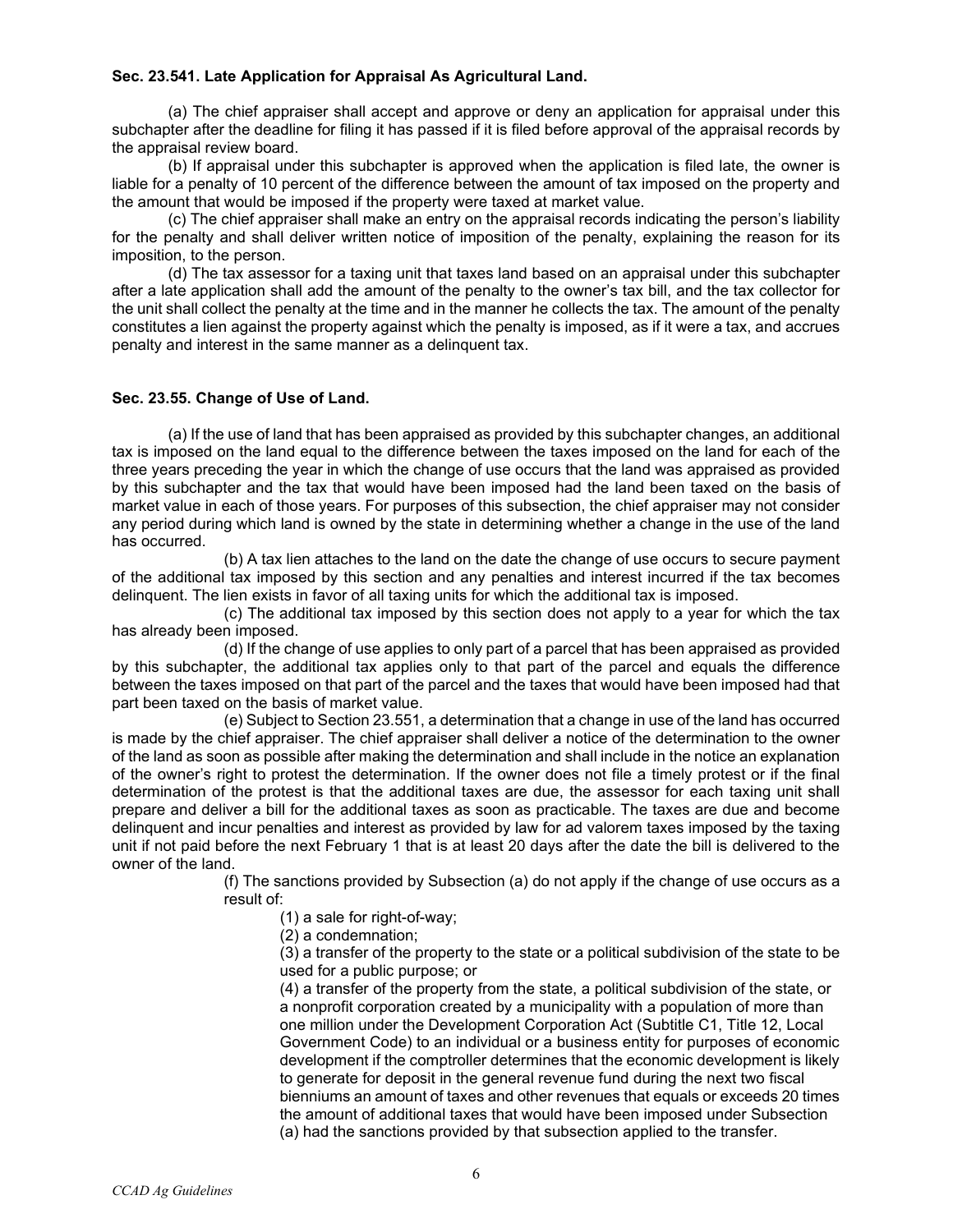(g) If the use of the land changes to a use that qualifies under Subchapter E of this

chapter, the sanctions provided by Subsection (a) of this section do not apply.

(h) Additional taxes, if any, for a year in which land was designated for agricultural use as provided by Subchapter C of this chapter (or Article VIII, Section 1-d, of the constitution) are determined as provided by that subchapter, and the additional taxes imposed by this section do not apply for that year.

(i) The use of land does not change for purposes of Subsection (a) of this section solely because the owner of the land claims it as part of his residence homestead for purposes of Section 11.13 of this code.

- (j) The sanctions provided by Subsection (a) do not apply to a change in the use of land if: (1) the land is located in an unincorporated area of a county with a population of less than 100,000;
	- (2) the land does not exceed five acres;
	- (3) the land is owned by a not-for-profit cemetery organization;
	- (4) the cemetery organization dedicates the land for a cemetery purpose;

(5) the cemetery organization has not dedicated more than five acres of land in the county for a cemetery purpose in the five years preceding the date the cemetery organization dedicates the land for a cemetery purpose; and

(6) the land is adjacent to a cemetery that has been in existence for more than 100 years.

(k) In Subsection (j), "cemetery," "cemetery organization," and "cemetery purpose" have the meanings assigned those terms by Section 711.001, Health and Safety Code.

(l) The sanctions provided by Subsection (a) of this section do not apply to land owned by an organization that qualifies as a religious organization under Section 11.20(c) of this code if the organization converts the land to a use for which the land is eligible for an exemption under Section 11.20 of this code within five years.

(m) For purposes of determining whether a transfer of land qualifies for the exemption from additional taxes provided by Subsection (f)(4), on an application of the entity transferring or proposing to transfer the land or of the individual or entity to which the land is transferred or proposed to be transferred, the comptroller shall determine the amount of taxes and other revenues likely to be generated as a result of the economic development for deposit in the general revenue fund during the next two fiscal bienniums. If the comptroller determines that the amount of those revenues is likely to equal or exceed 20 times the amount of additional taxes that would be imposed under Subsection (a) if the sanctions provided by that subsection applied to the transfer, the comptroller shall issue a letter to the applicant stating the comptroller's determination and shall send a copy of the letter by regular mail to the chief appraiser.

(n) Within one year of the conclusion of the two fiscal bienniums for which the comptroller issued a letter as provided under Subsection (m), the board of directors of the appraisal district, by official board action, may direct the chief appraiser to request the comptroller to determine if the amount of revenues was equal to or exceeded 20 times the amount of taxes that would have been imposed under Subsection (a). The comptroller shall issue a finding as to whether the amount of revenue met the projected increases. The chief appraiser shall review the results of the comptroller's finding and shall make a determination as to whether sanctions under Subsection (a) should be imposed. If the chief appraiser determines that the sanctions provided by Subsection (a) shall be imposed, the sanctions shall be based on the date of the transfer of the property under Subsection (f)(4).

### **Sec. 23.56. Land Ineligible for Appraisal As Open-Space Land.**

Land is not eligible for appraisal as provided by this subchapter if:

(1) the land is located inside the corporate limits of an incorporated city or town, unless: (A) the city or town is not providing the land with governmental and proprietary services substantially equivalent in standard and scope to those services it provides in other parts of the city or town with similar topography, land utilization, and population density;

(B) the land has been devoted principally to agricultural use continuously for the preceding five years; or

(C) the land:

(i) has been devoted principally to agricultural use or to production of timber or forest products continuously for the preceding five years; and

(ii) is used for wildlife management;

(2) the land is owned by an individual who is a nonresident alien or by a foreign government if that individual or government is required by federal law or by rule adopted pursuant to federal law to register his ownership or acquisition of that property; or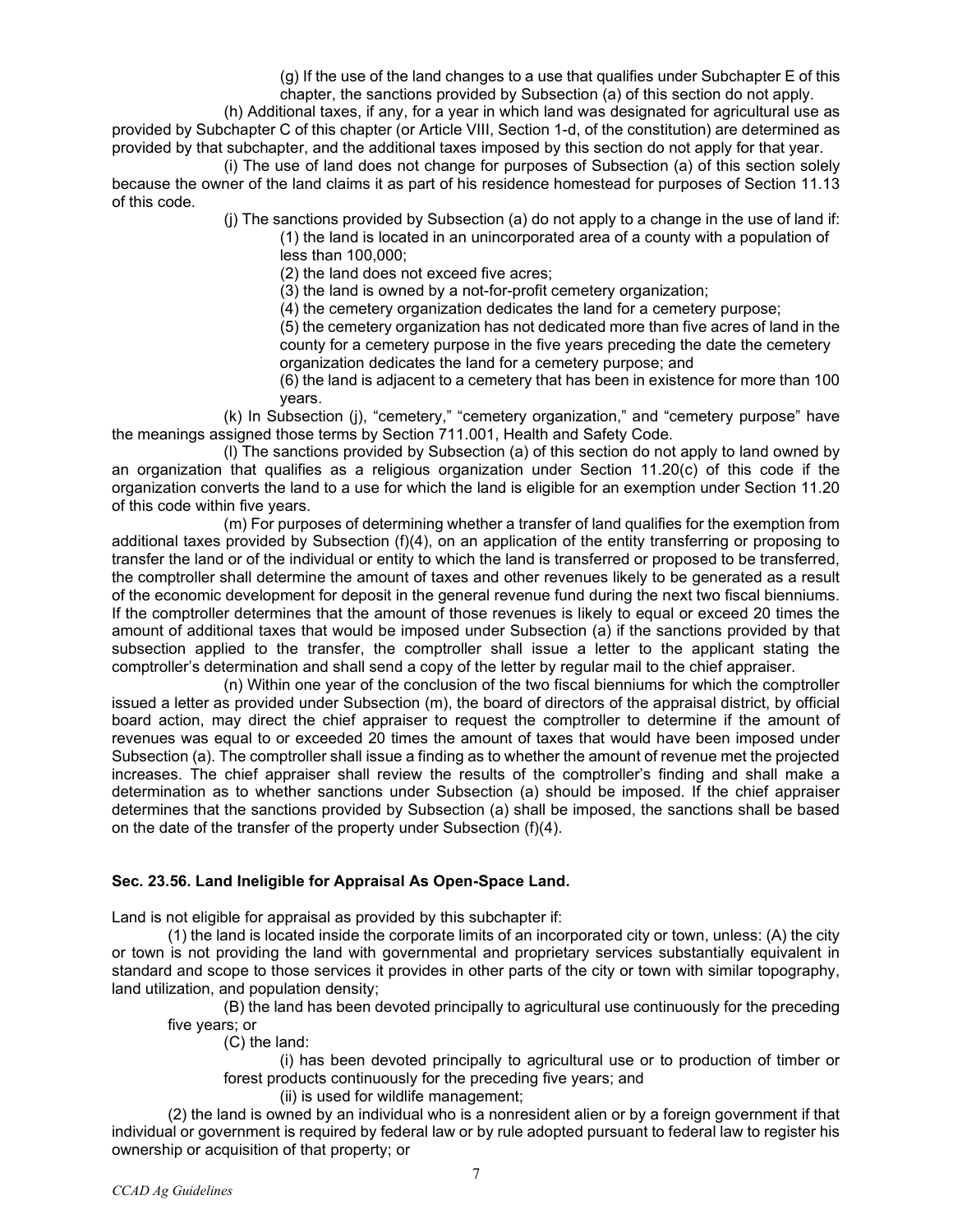(3) the land is owned by a corporation, partnership, trust, or other legal entity if the entity is required by federal law or by rule adopted pursuant to federal law to register its ownership or acquisition of that land and a nonresident alien or a foreign government or any combination of nonresident aliens and foreign governments own a majority interest in the entity.

#### **Sec. 23.57. Action on Applications.**

(a) The chief appraiser shall determine separately each applicant's right to have the applicant's land appraised under this subchapter. After considering the application and all relevant information, the chief appraiser shall, as soon as practicable but not later than the 90th day after the later of the date the applicant's land is first eligible for appraisal under this subchapter or the date the applicant provides to the chief appraiser the information necessary for the chief appraiser to determine the applicant's right to have the applicant's land appraised under this subchapter, as the law and facts warrant:

- (1) approve the application and allow appraisal under this subchapter;
- (2) disapprove the application and request additional information from the applicant in
- support of the claim; or
- (3) deny the application.

(b) If the chief appraiser requires additional information from an applicant, the chief appraiser shall, as soon as practicable but not later than the 30th day after the date the application is filed with the chief appraiser, deliver a written notice to the applicant specifying the additional information the applicant must provide to the chief appraiser before the chief appraiser can determine the applicant's right to have the applicant's land appraised under this subchapter. The applicant must furnish the information not later than the 30th day after the date of the request or the application is denied. However, for good cause shown the chief appraiser may extend the deadline for furnishing the information by written order for a single period not to exceed 15 days.

(c) The chief appraiser shall determine the validity of each application for appraisal under this subchapter filed with him before he submits the appraisal records for review and determination of protests as provided by Chapter 41 of this code.

(d) If the chief appraiser denies an application, the chief appraiser shall deliver a written notice of the denial to the applicant not later than the fifth day after the date the chief appraiser makes the determination. The notice must state and fully explain each reason the chief appraiser denied the application. The notice must include a brief explanation of the procedures for protesting the denial.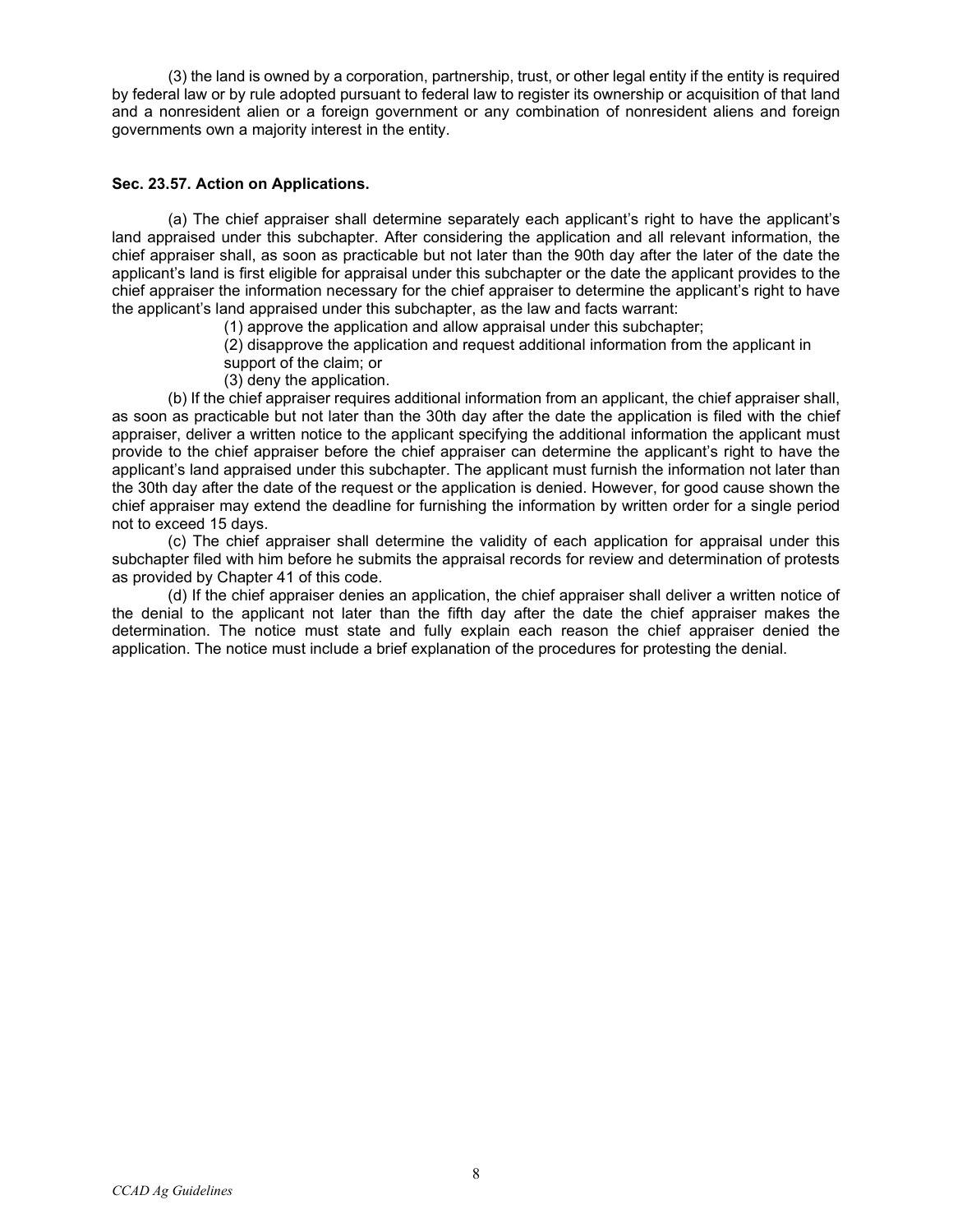# **Although referred to by many as an exemption (Ag Exemption), agricultural appraisal is a special valuation (Productivity Value) rather than an exemption.**

• *An agricultural special valuation has nothing to do with the market value, but the basis is that taxable value is the productivity value and not the market value (PTC Sec. 23.52 Appraisal of Qualified Agricultural Land)*

**Productivity Value – A value based solely on the land's capacity to produce agricultural products.**

**Market Value - The price a buyer would pay for land in an ordinary market transaction.**

## **Determining Net to Land Values**

Net to Land income is the average annual net income that a class of land would be likely to generate over the five-year base period. Under a lease method, net to land is the rent that would be due to the property owner under a cash lease, share lease or other typical lease agreement, less expenses typically paid by the owner. In a cash lease, the rent is a fixed amount. In a share lease, the rent is a share of the gross receipts for the year, less a share of certain expenses.

"Tax Code Sections 23.53 and 23.74 prescribe the methods for determining the cap rate used to calculate agricultural and timberland values. Appraisal districts divide the average net-to-land for a five-year period by the annual cap rate to arrive at the land's productivity value." - <https://comptroller.texas.gov/taxes/property-tax/caprates.php>

"For agricultural or open-space land, Tax Code Section 23.53 requires appraisal districts to use a cap rate that is the greater of 10 percent or the interest rate specified on the previous Dec. 31 by the Farm Credit Bank of Texas plus 2.5 percent."

- <https://comptroller.texas.gov/taxes/property-tax/caprates.php>

The Texas Comptroller's Property Tax Assistance Division (PTAD) publishes annually in January the cap rate to use for agricultural and timberland values. Please contact the Colorado County Appraisal District for the most current cap rates and agricultural and timberland values.

**Intensity of agricultural production generally accepted** in the area is the central issue or standard of agricultural use qualification. Intensity of use for our area is based on information gathered from several local sources.

**Area is interpreted** to be that land inside the jurisdiction boundaries of the Colorado County Appraisal District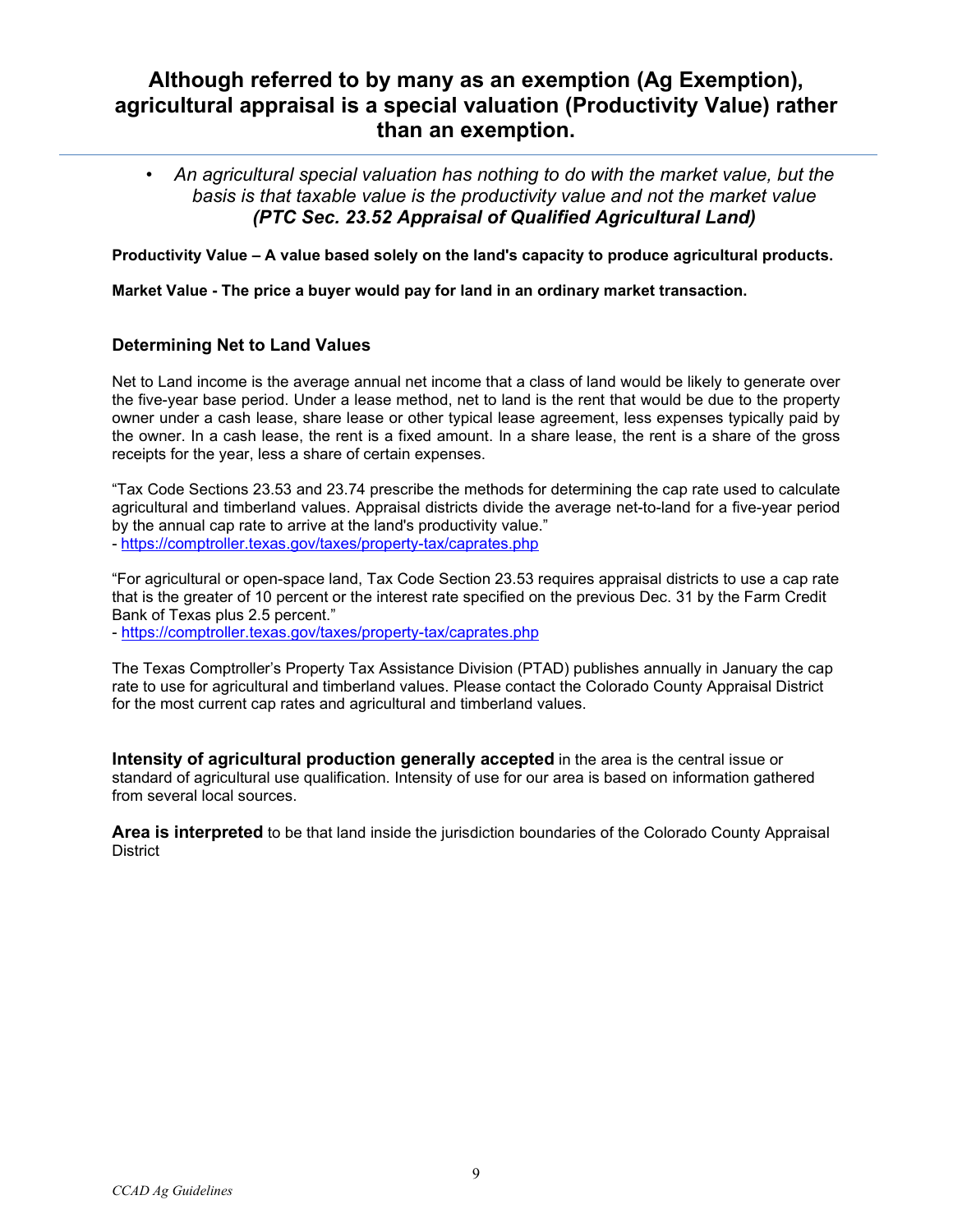## **INTENSITY STANDARDS FOR OPEN SPACE LAND**

Intensity standards are derived from what is typical in the local area for the different agriculture operations. In order to help the Appraisal Districts define these standards, the State Legislature provided for an outside advisory committee to be formed for this purpose. In order to qualify, open-space land must meet or exceed these minimum standards for Colorado County. The tract must have at least seventy (70) to seventy-five (75%) percent use to qualify the entire tract and the tract must be used a minimum of six months of the year for grazing if applicable.

**Operational Definitions:** Only those operations that are truly commercial in nature were considered for defining these standards. The "Manual for the Appraisal of Agricultural Land" tasks the Appraisal Districts with eliminating casual agricultural operations in Colorado County. These categories are Cropland, Pastureland and Special Operations. Within each category there are subcategories as follows:

| <b>Cropland Operations</b> | <b>Grazing Operations</b> | <b>Special Operations</b> |
|----------------------------|---------------------------|---------------------------|
| Row Crop                   | <b>Improved Pasture</b>   | Dairy                     |
| Orchard                    | <b>Native Pasture</b>     | Feedlot                   |
| Hay Crop                   | <b>Brush Land</b>         | <b>Hog Operations</b>     |
| <b>Truck Farm</b>          | Wasteland                 | Bee/Honey                 |
| Vineyards                  |                           | Permaculture              |
| Irrigated-Cropland         |                           | Floriculture              |
|                            |                           | Domesticated Fowl         |
|                            |                           | <b>Christmas Trees</b>    |
|                            |                           | Aquaculture               |
|                            |                           | <b>Turf Grass Farm</b>    |
|                            |                           | Timber                    |
|                            |                           |                           |

The three categories are separated primarily by use; cropland assumes soil cultivation, fertilization, and harvesting; pastureland will involve some type of grazing operation. Special operations are those endeavors that do not fall into cropland or pastureland categories.

**Cropland Operations:** The following subcategories for cropland are listed below with a brief description of each activity:

**Row Crop** – This operation involves the cultivation of the soil for planting grain crops with the intent of harvest for sale or for feed such as corn, wheat, milo, cotton, soybeans, and other grains. A high degree of cultivation must be evident in order to qualify. Cropland that is not being farmed and is in the Federal Program to receive subsidies is still classified as row cropland.

**Orchards / Vineyards** – This operation is in the business of cultivation and growing of trees or grapevines that produce crops of nuts or fruits. A regular schedule of pruning and spraying and cultivation or close mowed turf grass as brush and weed control must be evident. This operation like truck farming can yield good harvests off small acreage, thus a minimum size requirement would be ten acres.

**Hay Crop** – This operation involves the cultivation (fertilizing) of planted or maintained grasses such as hybrid Sorghum grasses or coastal Bermuda. These grasses are then cut, baled, and marketed or used for personal livestock feed. Weed and brush control are usually evident. Ten acres is a minimum size requirement for this type of operation. Proof of sales of hay crop, proof of ownership of livestock and baling receipts may be required.

**Truck Farming** – This operation is in the business of cultivation the soil for planting vegetables. This type of operation depends on a reliable source of water; thus, some type of irrigation equipment should be evident. This type of operation typically requires a minimum of ten acres.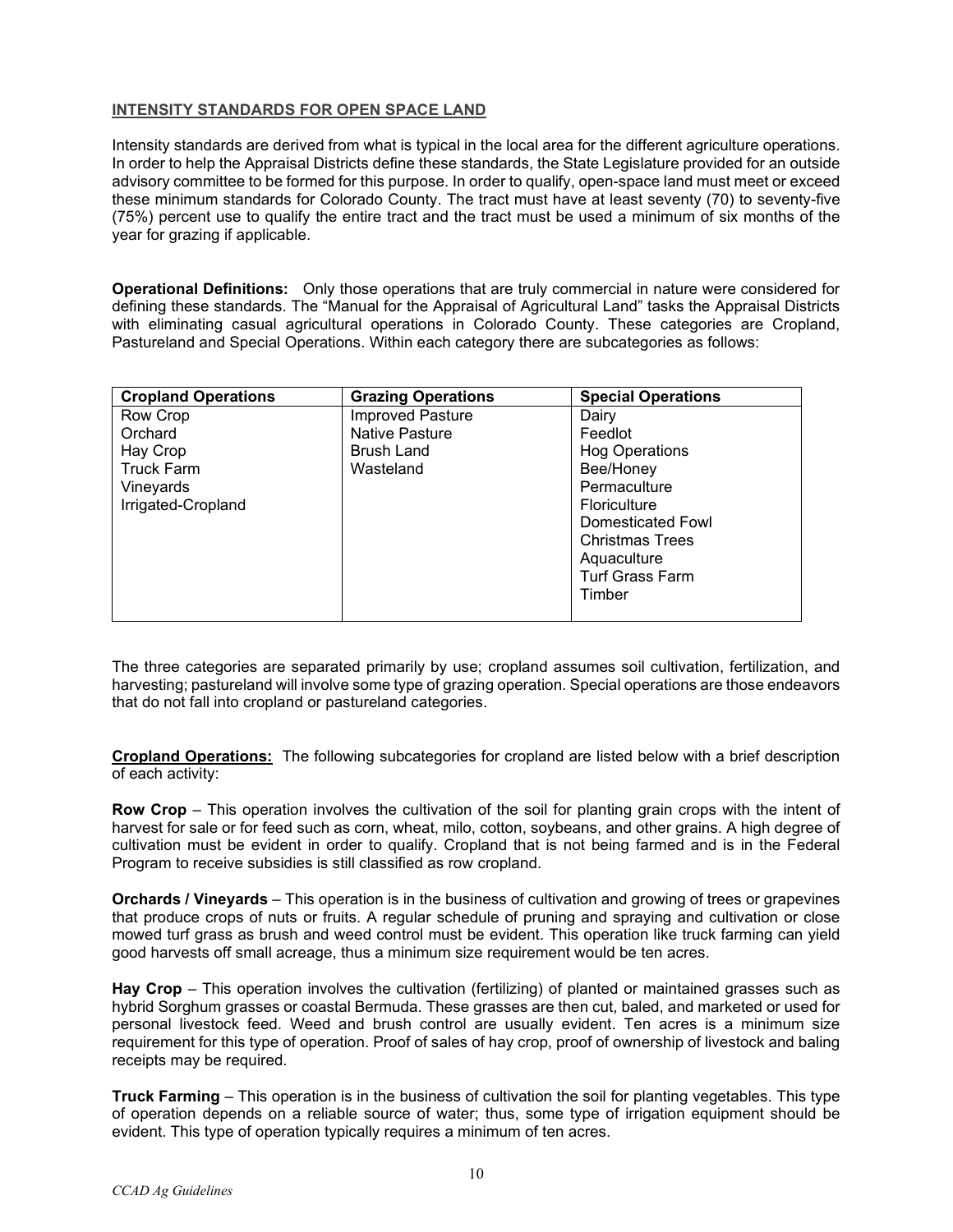**Irrigated Cropland** – This operation involves the cultivation of the soil for rice production, with the intent to harvest for sale. The tract must be prepared for controlled flood irrigation with a series of levees, and a large reliable source of water. During the dry seasons, rice straw may be cut and baled for livestock feed. Irrigated cropland that is not being farmed and is in the Federal Program to receive subsidies is still considered irrigated cropland. 3-year crop rotation is the most typical being 1 year in rice production and 2 years in pasture.

**Grazing Operation** – Grazing operations may fall into one or more of the following subcategories:

- 1) Improved pastures are composed of grasses that are not native to the area such as coastal Bermuda, Alicia, Bahia, Jiggs, Tifton etc. High intensity management practices such as fertilization, weed control, shredding, rotated grazing, or harvesting grass for hay are common. Stocking rates for intensely managed improved pastures may be as great as one grown head per acre.
- 2) Native pasture are composed of grasses that are native to the area. A low level of management is common. Native pastures that are intensely managed are considered to be equivalent to improved pasture. Stocking rates will vary greatly. Some weak soil areas such as the piney woods may need as much as 50 to 60 acres to graze a grown cow and the better soils may graze 1 cow to 2 acres.

**Beef Cow/Calf** – This operation is in the business of raising beef for sale to either processors or to other operators as breeding stock. These operators include the purebred operations, also the commercial breeder who sells calves to the local stock markets. Typical requirements include a minimum herd size of five grown head of breeding age animals. One cow/calf pair or a mature individual is considered to be equivalent to one animal unit.

**Feeder/Stocker Calf** – This operation is in the business of raising beef for processors. This operation involves acquiring calves at a certain weight from cow/calf operators and raising the calves until they gain weight (feed lot or slaughter weight). Although both heifer and steer calves can be found in these types of operations, steer calves are the most prevalent. Typical requirements include a minimum herd size of ten head. Two calves are equal to one animal unit.

**Sheep/Goats** – This operation is in the business of providing two by-products, wool/mohair, and meat. Commercial operations would not require any particular type of breed and is usually in the business of meat production only. Purebred operations are normally primarily in the business of producing wool/mohair, meat or animals for sale to other producers as breeding stock. Typical requirements include a minimum herd size of twenty-five head.

**Horse Farm** – This operation is directed to breeding operations. The by-products are colts and fillies. This operation involves having brood mares and either stud (stallion) on location or A/I service. This operation will involve facilities for the care, breeding, and raising of brood stock and their offspring together with intensive training of colts or fillies if operation involves any number of breeds and is not limited to thoroughbred and quarter horse breeds. Typical pastures are of the improved variety such as coastal and alfalfa. Typical requirements include a minimum of three head, with at least two being brood mares.

**Working Horses** – Acreage used to graze horses that are used in conjunction with ranching or farming qualifies for open-space ag valuation. The minimum number of animal units and the minimum acreage sizes are not required as long as the horse or horses are used in ranch or farm work.

**Recreational Horses** – Land that is used to graze recreational horses that are not used in a breeding operation or used for ranch work can qualify. The minimum acreage required for this type operation is the ten-acre minimum for native pasture and the minimum number of animal units is 3.

**Miniature Horses/Shetland Horses** – Refer to the above section on horse breeding operations. Typical requirements are six miniature horses or four Shetland horses. Two miniature horses equal one animal unit; one Shetland horse is equal to one animal unit.

**Exotics** – This operation involves the raising of deer breeds that are not native to Texas for supplying meat and/or leather for the specialty markets. Production and sale of breeding stock can also qualify, but proof of sales may be required. The pastures that are involved in this type of operation require a seven to eightfoot perimeter fence. This fence is made up of wire mesh and may have barbed wire at the top. In order to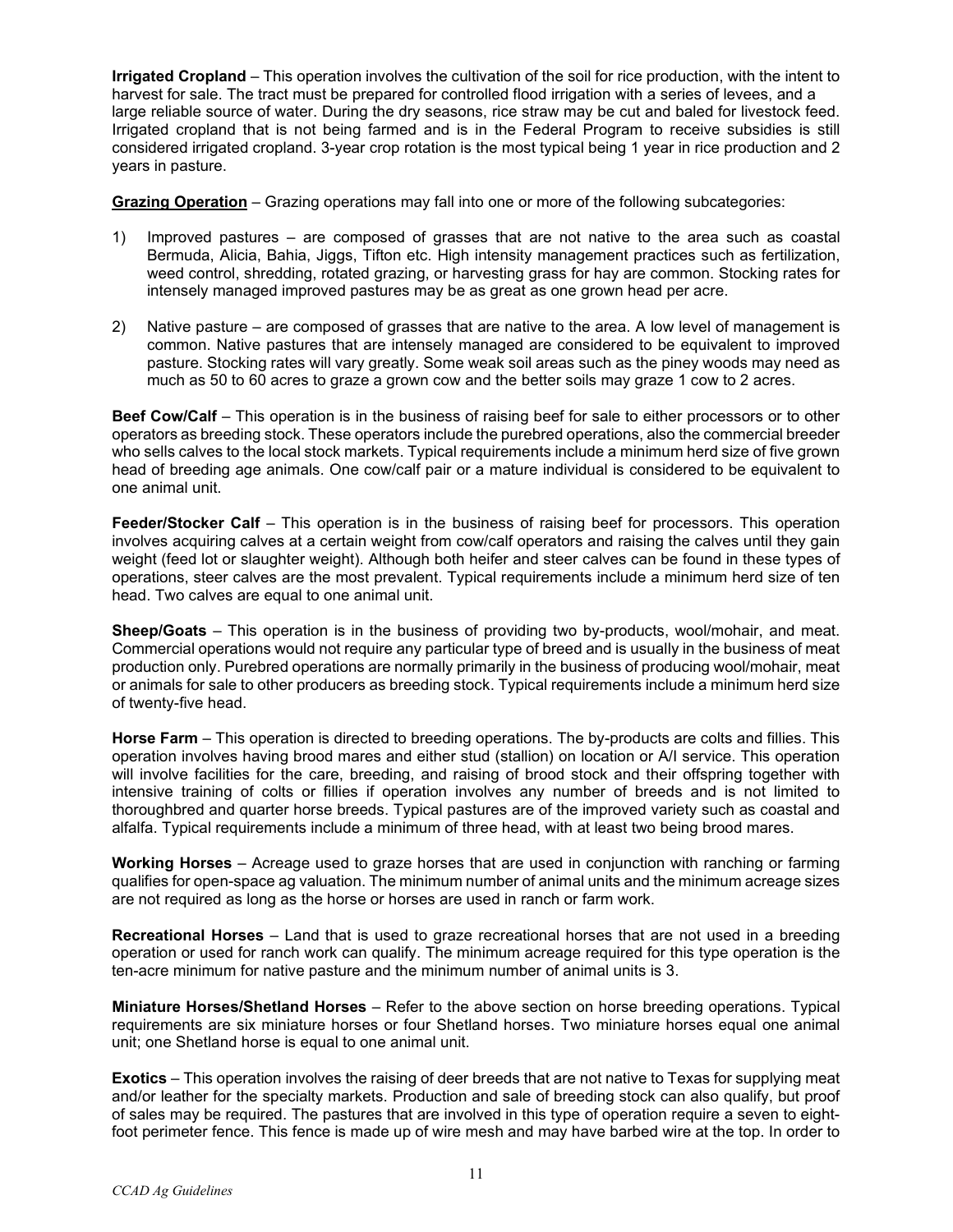qualify, the operator should be able to provide the district a harvesting schedule. Typical requirements include fifteen grown deer minimum.

**Special Operations** – These special operation subcategories are as follows: (Note: These operations are intensive in nature thus requiring special handling from a value standpoint.)

**Dairy Cow/Calf** – This operation is the business of producing milk/cheese products. This operation involves dairy type breeds such as Holstein and Jersey. Typical operation involves a bull on location or A/I service to several head of breeding age cows. Calf production is necessary for the continual production of milk, and thus also is a secondary crop for the dairy producer. Calves are weaned early from mother cows and fed out to sell to processors as veal or to local stock markets to supply the stocker calf operators. Heifer calves are returned to the herd as milk producers. Dairy herds are confined to improved pastures and in substantial numbers that requires a great amount of supplemental feeding. Dairies have also involved some cultivating of grain crops or fodder to support this supplemental food need. Typical requirements include a minimum of twenty-five head. One cow/calf or one mature individual is equal to one animal unit.

**Feedlot** – These operations that take calves and feed them for finishing purposes before slaughter. On the part used for this operation would qualify.

**Hog Operations** – This operation involves the raising of hogs for the pork meat market. Typically, the hogs are confined to small pen areas. Also, large numbers of hogs can be kept on small acreage. Minimum intensity requirement is five breeding sows or thirty feeder pigs. Only the land involved with the pen area will qualify.

**Bee/Honey** – This operation involves the placing of hives in order for the honeybee to produce honeycomb. This honeycomb is processed into pure honey food product for human consumption. The hives are placed in groups in an open pasture. A minimum of six (6) mainframe hives to be placed on the minimum five (5) acres. A minimum of twelve (12) mainframe hives to be placed on the maximum (20) acres.

**Permaculture** – This operation is in the business of cultivating herbs and medicinal type plants not native to this area using the native plant cover to protect the budding plants. This operation is intensive on small acreage; there are no minimum acreage requirements.

**Floriculture** – This operation is in the business of cultivating plants or nursery stock in pots on top of the ground. This stock is then sold wholesale to nurseries. Intensive conditions exist on small acreages; there are no minimum acreage requirements for these tracts.

**Domesticated Fowl** – This operation involves the raising of domesticated fowl, such as: chickens, turkeys, and quail, as meat for human consumption. Chicken operations may involve also the harvesting of eggs as well. This operation involves raising the birds in large barns holding thousands of birds. The barns then with some surrounding land for access would qualify.

**Exotic Birds** – This operation involves the raising of exotic birds for breeders, zoo, or specialty markets. To qualify for open-space these cases must be reviewed on an individual basis by the chief appraiser.

**Christmas Trees** – This operation is in the business of cultivating evergreen trees to market as Christmas trees. A regular schedule of pruning and spraying and cultivation, along with mowed turf grass as brush and weed control must be evident. Some reliable source of water should be present. Intensive conditions exist on small acreages; a minimum size requirement would be three acres.

**Aquaculture** – This operation involves the raising and harvesting of fish, shrimp, crayfish, or other aquatic animals for human consumption. Intensive conditions exist on small ponds. Raising fish is a qualified agricultural land use when all the elements of a bulk harvest are present. Taking fish by individual line is clearly a recreational activity.

**Turf Grass Farms** – This operation is in the business of cultivating turf type grasses for wholesale to landscapers and builders. A high degree of weed and pest control must be evident. This operation always involves irrigation and thus should be evident as well. The minimum acreage is ten acres.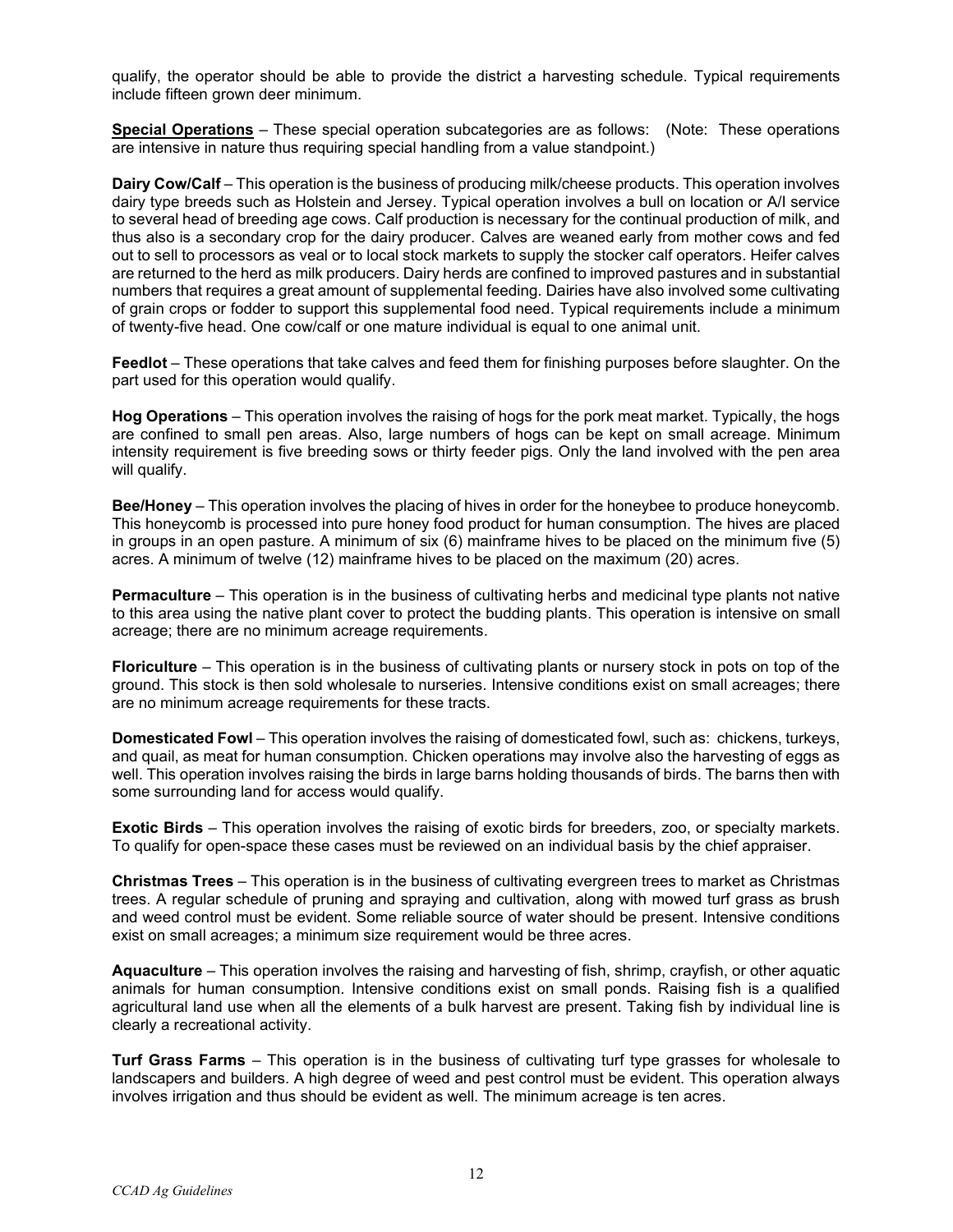#### **Sec. 23.72. Qualification for Productivity Appraisal.**

(b) In determining whether land is currently and actively devoted principally to the production of timber or forest products to the degree of intensity generally accepted in an area, a chief appraiser may not consider the purpose for which a portion of a parcel of land is used if the portion is:

(1) used for the production of timber or forest products, including a road, right-ofway, buffer area, or firebreak; or

(2) subject to a right-of-way that was taken through the exercise of the power of eminent domain.

#### **Sec. 23.9802. Qualification for Appraisal As Restricted-Use Timber Land.**

(b) Land qualifies for appraisal as provided by this subchapter if:

(1) timber was harvested from the land in a year in which the land was appraised under Subchapter E; and

(2) the land has been regenerated for timber production to the degree of intensity generally accepted in the area for commercial timber land and with intent to produce income.

**Timberland** – Land where softwoods or evergreen trees comprise more than two-thirds of the stems that are free to grow. This operation is currently and has been devoted principally to the production of timber or forest products with the intent to produce income for five of the last seven years.

Standard Practices for Timber:

- a. A written Forest Management Plan prepared by a professionally trained forester.
- b. Records of improvements and Forest Management. Treatments as prescribed in the plan (Cost Records)
- c. Commercial Timber Stocking (Pine or Cedar)
- d. Document Timber Harvest
	- 1. As prescribed in Forest Management Plan
	- 2. Approximately 7 to 10-year intervals
	- 3. Exception for Immature Stands
	- 4. On Immature Stands, must have 300 stems of commercial timber per acre that not overtopped, that is being released
- e. Must have a soil site index of 65 or greater for pine trees
- f. Evidence of harvesting, marketing, and replanting should be supplied on request.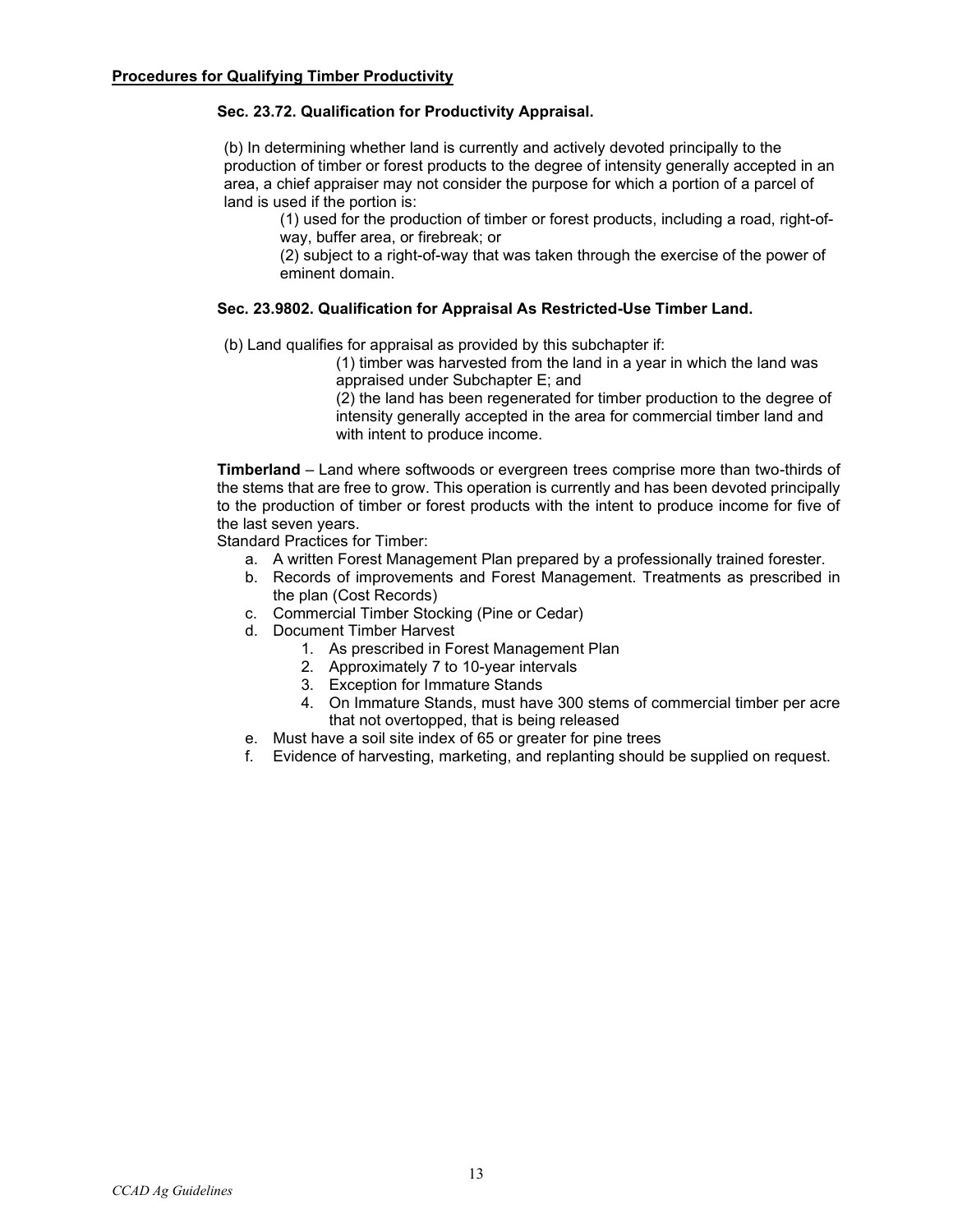**Temporary Interruption** – If a tract shows no activity and this lack of activity is because of:

- A) Disaster (drought, flood, no water source for livestock etc.) reasons, these standards may be set aside for the year that the disaster occurs. Prudent management during extreme drought conditions may dictate that all grazing animals be removed for short periods. It is recommended that the CAD office be notified if this drought situation is for a period greater than 12 months. The open-space ag value can continue under the above circumstances.
- B) Fence construction (estate settlements, partition, condition), a temporary interruption may be granted for a maximum of one year except when litigation is pending.

**Land Used in Conjunction**—with larger tracts may qualify if used to store farm equipment, working ranch horse(s), bull pastures, weaning pastures if there is no residential or commercial endeavor on the property and is used with adjoining agricultural use property owned

**Periodic Adjustments** – These standards are subject to periodic review by the Agricultural Advisory Board to keep them current with what is typical agriculture practice in Colorado County. Also, from time to time, adjustments will be needed to comply with changes in either Texas Comptroller of Public Accounts appraisal manual or Texas Property Tax Code.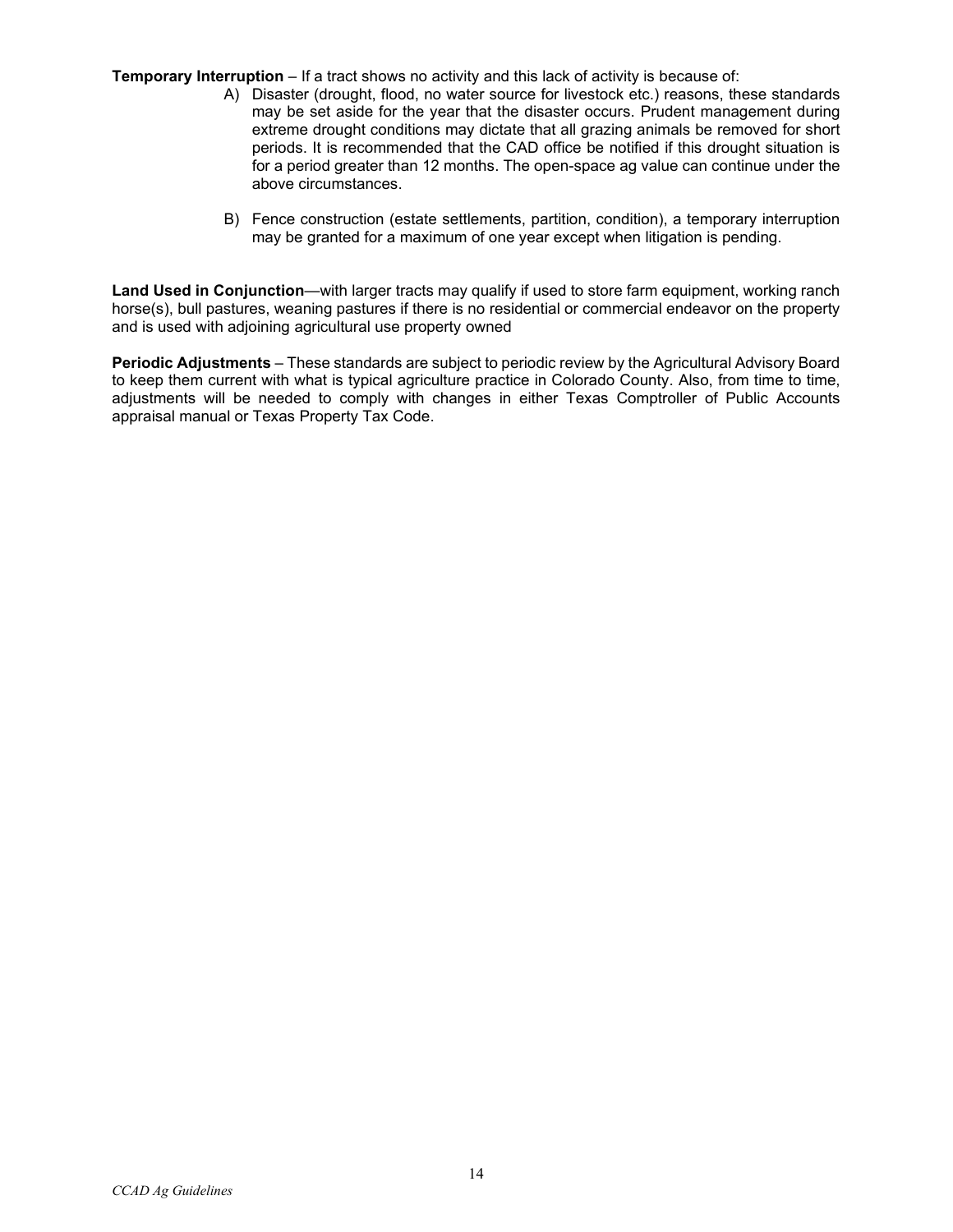### **MINIMUM ACREAGE REQUIREMENTS FOR LAND**

#### **Type of Land**<br> **Minimum # of Acres**<br> **Minimum # of Acres**<br>
10 Native Pasture 10<br>
Improved Pasture 10<br>
10 Improved Pasture Hay Production 10 Orchards/Vineyards 10 Tree Farms (10)<br>Grass Farm (10) 10 Grass Farm 10<br>Irrigated Crop (Typically Rice) 10 Irrigated Crop (Typically Rice) 10<br>Aquaculture 10 Aquaculture

## **TYPICAL HERD SIZE REQUIREMENTS**

| <b>Type of Operation</b> | <b>Minimum Size</b> |
|--------------------------|---------------------|
| <b>Beef Cow/Calf</b>     | 5                   |
| Dairy Cow/Calf           | 25                  |
| Feeder/Stocker           | 10                  |
| Sheep/Goats              | 25                  |
| Horses (24+ mo)          | 3                   |
| Miniature Horse          | 6                   |
| <b>Shetland Horse</b>    | 4                   |
| <b>Exotic Deer</b>       | 15                  |
| Llamas                   | 4                   |
|                          |                     |

#### **MINIMUM TREES PER ACRE REQUIREMENTS**

| Pecan orchards      | 14 trees/acre  |
|---------------------|----------------|
| Peach orchards      | 40 trees/acre  |
| Timber              | 400 trees/acre |
| Christmas tree farm | 700 trees/acre |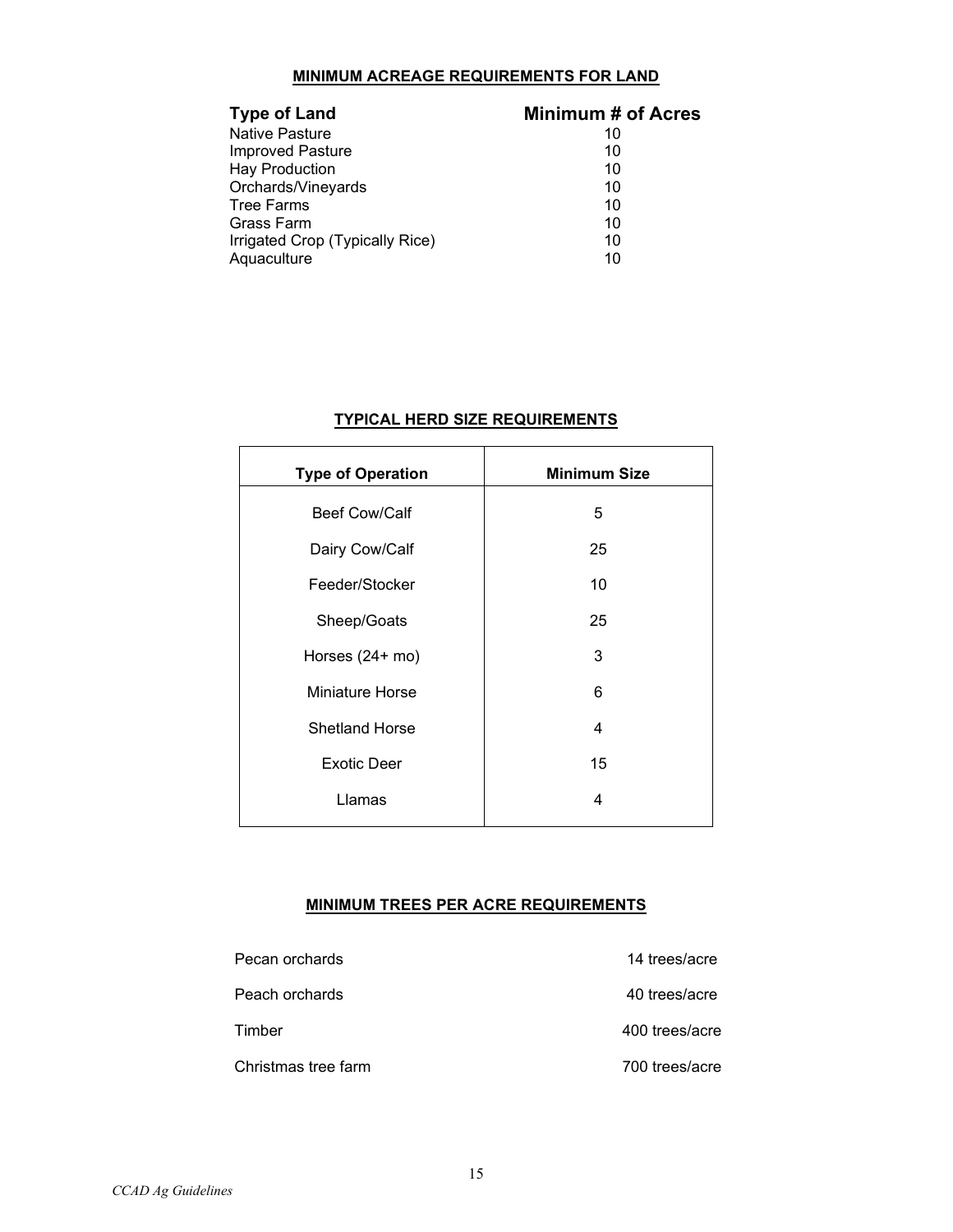## **BEEKEEPING AS AG PRACTICE FOR 1D1 (OPEN-SPACE) AGRICULTURAL USE APPRAISAL**

### **(Ag Productivity Land Valuation/ "Ag Exemption")**

Texas law, effective January 1, 2012, made it possible for beekeeping to qualify for an Ag Valuation on property taxes. This is covered in the Property Tax Code under Chapter 23, Subchapter D, Sect. 23.51 (1) and:

## *(2) "…The term also includes the use of land to raise or keep bees for pollination or for the production of human food or other tangible products having a commercial value, provided that the land used is not less than 5 or more than 20 acres".*

The Colorado County Appraisal District (CAD) allows for Pollinating-Solitary Nesting Bees, typically Mason Bees, (*bees for pollination*) or Honeybees (*production of human food*)*.*  \*Note – One Mason Bee Box = One Honeybee Hive

Under Open-Space productivity valuation, values are calculated using a modified income approach to determine the per acre value. This is done using cash lease rates that are collected each year though survey mailed to landowners. The challenge with determining a productivity value for beekeeping using the cash lease method is usually beekeepers do not lease the land on which the hives are located. In most instances, a property owner who has hives located on the land do not have an open-spaces valuation and are performing the practices to establish the history for an agricultural use valuation.

Using the basic Income/Rate/Value formula for developing an income approach to value, we have developed a productivity value for beekeeping, and it is used for all Beekeeping.

In Texas, it is estimated that a hive will produce an average of 74 pounds of honey per year. With the assistance of local beekeepers, there is an estimated average of \$60.00 per hive of expenses per year. The five-year average wholesale price for honey per pound is used for the Beekeeping agricultural use value calculation. The following is an **EXAMPLE ONLY** of Colorado CAD's Beekeeping agricultural use value calculation:

| Five-year average of net to land $(V)$ = \$315.92                                          |             |
|--------------------------------------------------------------------------------------------|-------------|
| Capitalization Rate $(R) = 10.00\%$                                                        |             |
| Gross Productivity Value (V/R) = $(\$315.92 / .1000)$ = \$3,159.20                         |             |
| Maximum Hives per Maximum Acreage $= 0.6$ (12 hives/20 acres)                              |             |
| 20-acre owner contribution to total bee range                                              | $= 17.68\%$ |
| Productivity Value: $$3,159.20 \times .6 \times .1768 = $335.13$ Rounded to $$335.00/acre$ |             |

| <b>INCISILY JULIUSIUS IOI DEENEEPING</b> |                                                   |  |
|------------------------------------------|---------------------------------------------------|--|
| Number of Acres                          | Number of<br><b>Hives/Nesting Boxes</b><br>Needed |  |
| 5                                        |                                                   |  |
| $6 - 10$                                 |                                                   |  |
| $11 - 12$                                |                                                   |  |
| $13 - 14$                                |                                                   |  |
| $15 - 16$                                | 10                                                |  |
| $17 - 18$                                | 11                                                |  |
| 19-20                                    | 12                                                |  |

## **Intensity Standards for Beekeeping**